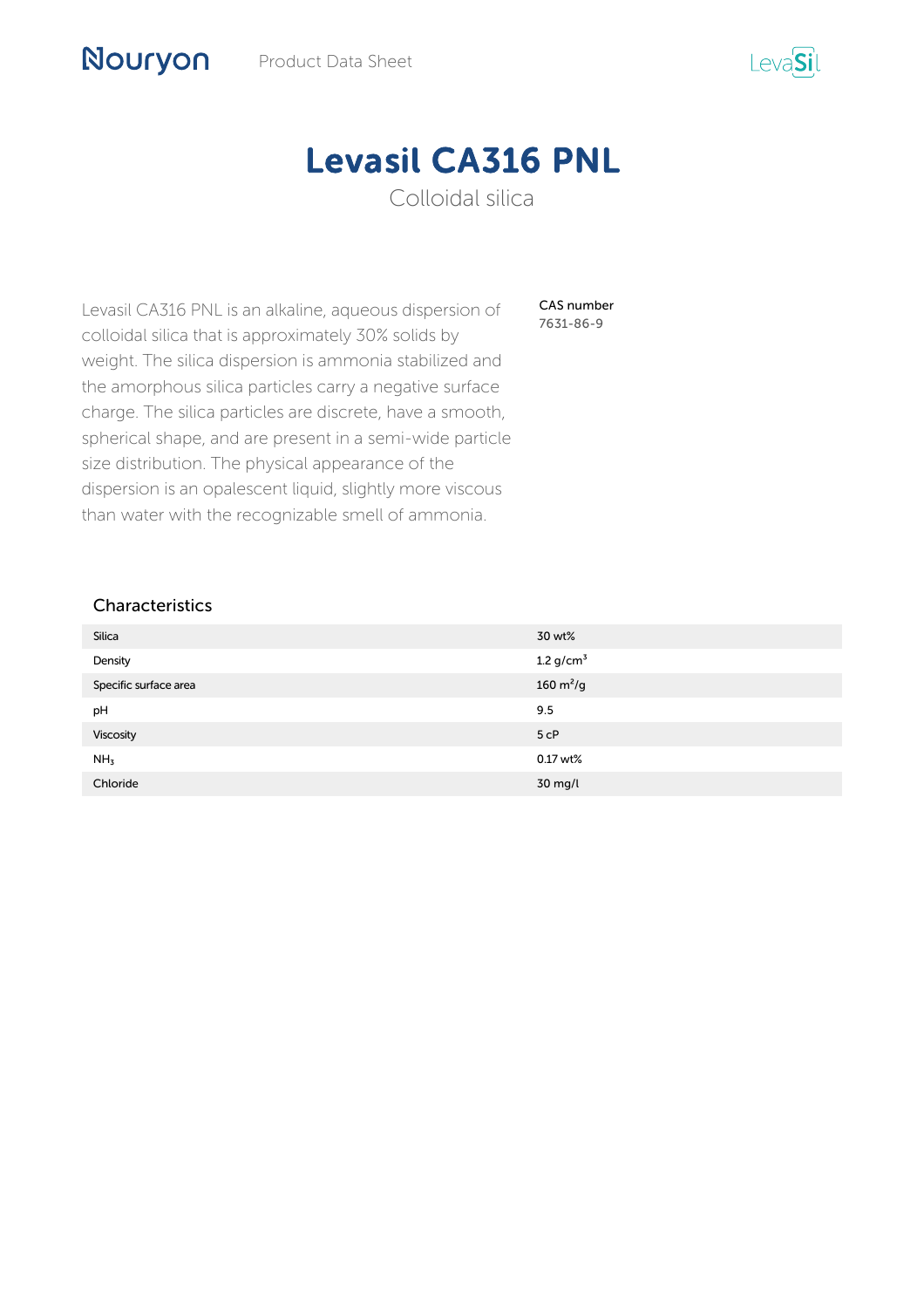## Applications

Levasil CA316 PNL is a speciality product primarily used for the catalyst market.

### Storage

Levasil CA316 PNL should be transported and stored at a temperature of 5-50°C (40-120ºF). If the silica dispersion is allowed to freeze, the silica will irreversably precipitate. For bulk storage, the tank should be sealed and constructed of plastic, fiberglass reinforced plastic, or stainless steel. For packaged goods, any translucent packages should be stored out of direct sunlight or bright light. Under recommended conditions, Levasil CA316 PNL has a shelf life of at least twelve months after production.

## Packaging and transport

Levasil CA316 PNL has European availability in bulk and world-wide availability for packaged quantities.

## Safety and handling

Before handling this material, review the corresponding Material Safety Data Sheet. Colloidal silica products are aqueous dispersions of amorphous silica. Colloidal silica is not classified as harmful, but as mildly irritating. Because the products can have a drying effect on the skin, protective gloves should always be used. In case of skin contact, wash the area of contact with plenty of water. The use of safety glasses is always recommended. In case of eye contact, rinse with large amounts of water and seek professional medical advice.